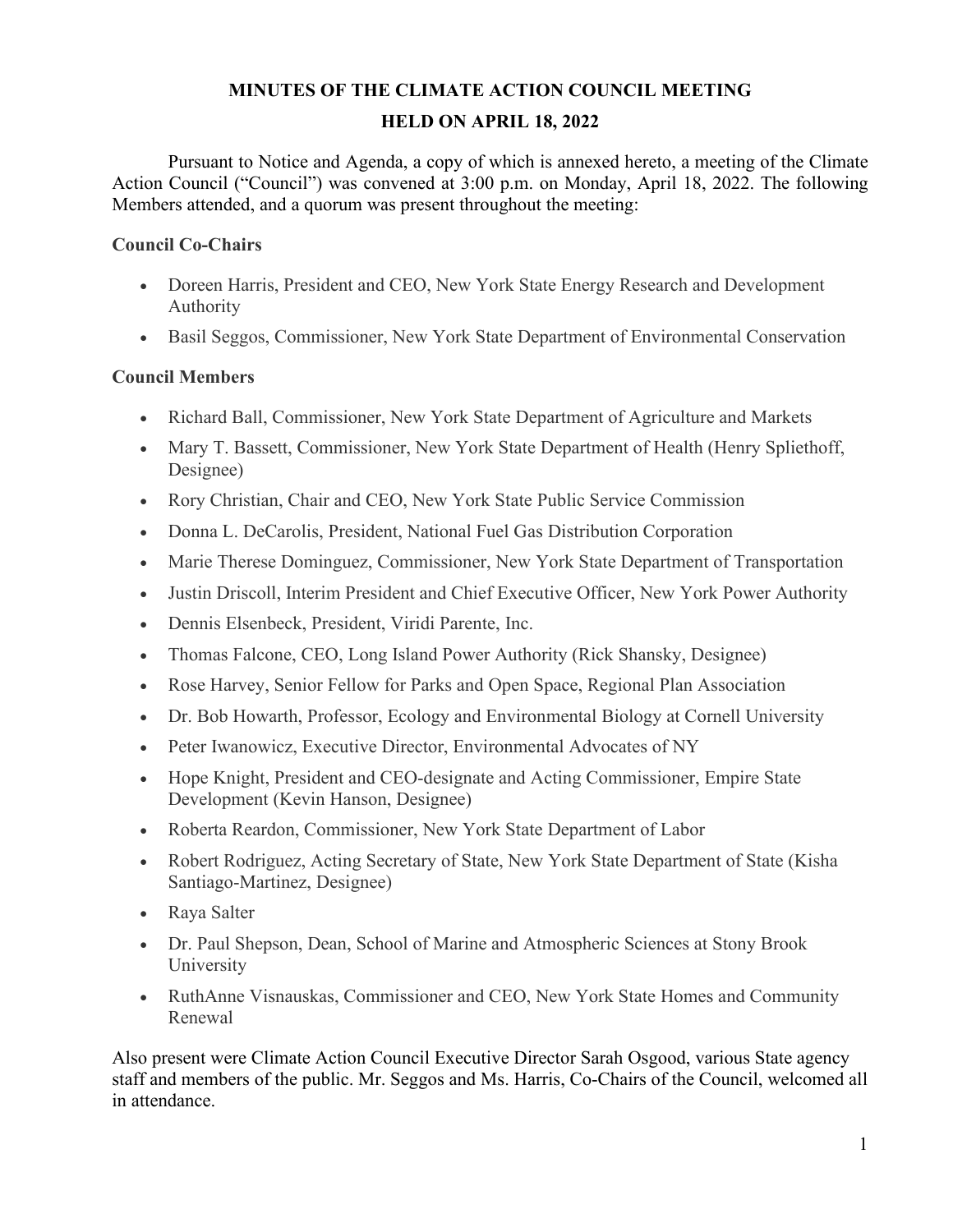#### **Consideration of March 3, 2022 Meeting Minutes**

This Agenda item was to advance the minutes from the March 3, 2022 meeting. Upon a motion duly made and seconded, the minutes were adopted.

#### **Co-Chair Remarks**

Co-Chair Seggos thanked the Council Members for their hard work and efforts during the Draft Scoping Plan public hearing process, stating that it has been extremely valuable to hear from New Yorkers from across the State. He also discussed the Intergovernmental Panel on Climate Change (IPCC) Assessment Report 6 that found immediate and deep emissions reductions must occur across all sectors, or global warming limited to 1.5˚ Celsius will be beyond reach. However, the Report indicated strong confidence that the current strategies in place to decommission or repurpose fossil fuel infrastructure could result in deep reductions in methane.

Co-Chair Harris highlighted the NYS Public Service Commission approval of the contracts for the Clean Energy Standard Tier 4 Clean Path New York and Champlain Hudson Power Express projects, noting that these are the largest transmission project investments in the State for the past fifty years. The NYS Public Service Commission also approved the 10-gigawatt Distributed Solar Road Map and together these decisions set the State on a path toward the Climate Act goal of 70% renewable electricity by 2030 and on a path toward a zero-emission electric grid. She stated that these approvals will benefit all New Yorkers with fossil fuel use reduction, air quality improvements, economic development, and investments in disadvantaged communities. She characterized the NY-Sun Program as the most inclusive and ambitious in the nation. Chair Christian added that these decisions were the culmination of months of hard work by multiple organizations, over multiple years, to set a strong foundation for the State's 2030 and 2050 goals.

#### **Update on Public Comments**

Sarah Osgood, Climate Action Council Executive Director, stated that the public has shown strong, heartening interest in providing feedback on the Draft Scoping Plan, with over 8,000 written comments received since the opening of the comment period on January 1, 2022 and approximately 200 oral commenters during the first four public hearings. She reported that many of the commenters expressed their support for the Draft Scoping Plan and their desire to protect and restore the environment. Environmental justice, the prioritization of disadvantaged communities, concerns regarding the timeline (in both directions), affordability of electricity, the cost of the transition, adequacy of electricity reliability, the potential for job losses among energy and utility workers, competing sentiments regarding the use of green hydrogen and biofuels and the future use of the gas infrastructure were some of the many issues raised by commenters. At this time, the comment period is expected to conclude on June 10, 2022. Having attended each of the public hearings to date, Chair Harris stated that she is thrilled with the public turnout.

#### **Presentation and Discussion: 2022 CAC Workplan**

Sarah Osgood revisited the 2022 Workplan as discussed at the last Council meeting, restating that Council meetings are planned to continue at approximately monthly intervals, with additional meetings to be scheduled, if necessary. Given that the public comment period is planned to continue through June 10, 2022 and given the volume of comment submission to date, the comments are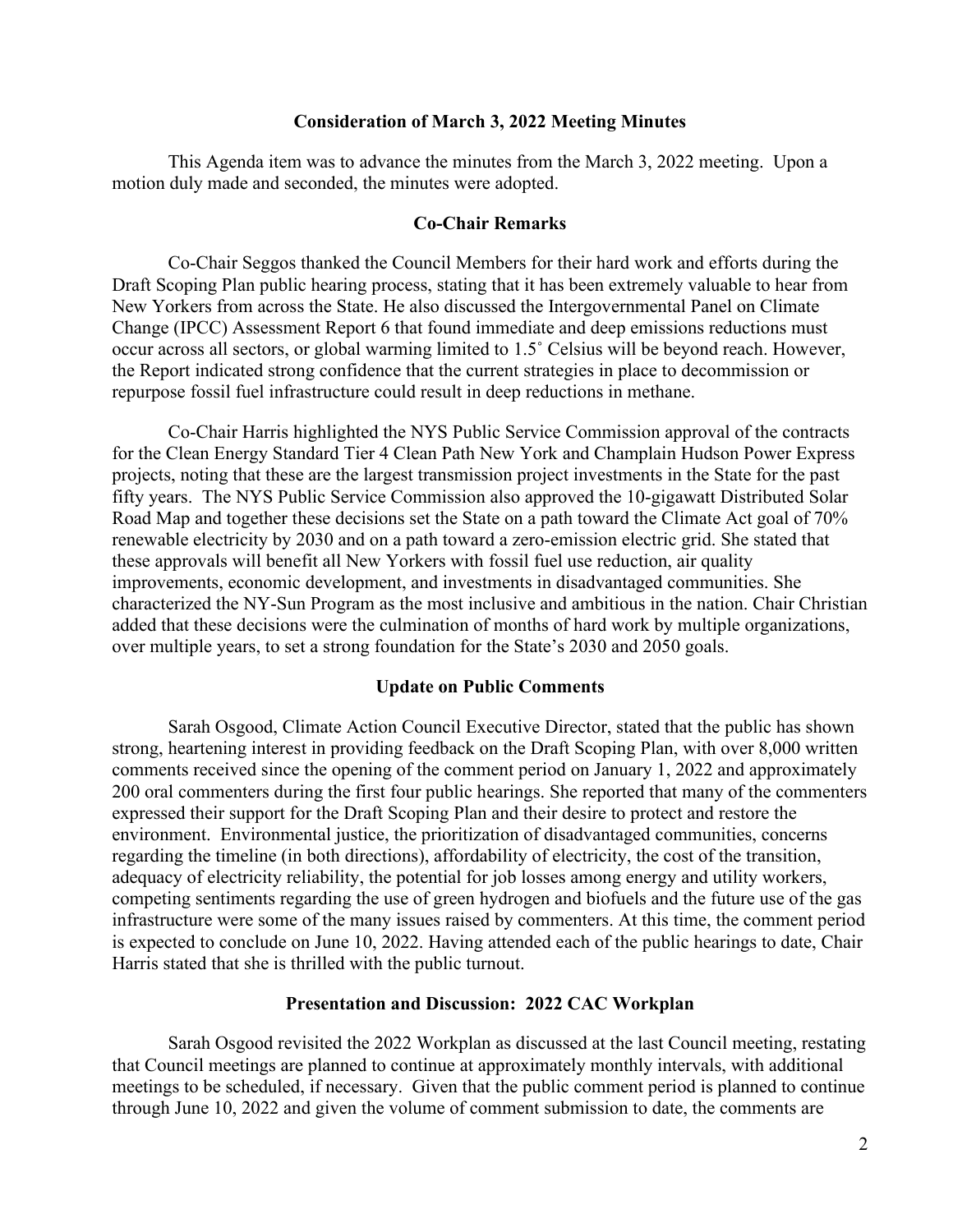being reviewed as quickly as possible, with a distillation and presentation planned for the Council in late July.

Ms. Osgood stated that the issue of forming subgroups will be put forth for Council consideration at this meeting, with the expectation that any subgroup recommendations will be developed and shared with the Council in July and August. Subgroups will be comprised of about six to ten members, meet bi-monthly (if feasible), and will be supported by the State staff team and a Consensus Building Institute or Cadmus facilitator at each meeting. The subgroups will not be decision-making bodies, and are expected to report findings back to the Council for final deliberation and consensus. While meetings are not intended to be publicly held, by design, distillations of these meetings by subgroup members at full Council meetings will be made publicly available.

Regarding updates to the Scoping Plan, Ms. Osgood noted that while some updates must necessarily wait until some of the planned for processes are carried out, other updates will be presented to the Council periodically throughout the year, to make it easier for Council Member review.

#### **Presentation and Discussion: Gas Transition Subgroup**

Catherine Morris, Senior Mediator, Consensus Building Institute, reviewed the expectations and process for subgroup formation as discussed at the previous meeting, including agreement on forming Gas System Transition and Alternative Fuels subgroups. She also reviewed the parameters of formation, the responsibilities of the prospective subgroup members, how the Council and public could track their work, and reiterated the intention for the work to be intensive and detailed.

Ms. Morris then introduced Jessica Waldorf, Chief of Staff and Director of Policy Implementation, NYS Department of Public Service, who provided an overview of the proposed Gas System Transition Subgroup including the Draft Scoping Plan directive, the workgroup purpose, and the key focus areas. In developing a coordinated plan for the orderly downsizing of the gas system, this subgroup will be charged with creating a framework, including recommendations, for the coordinated plan to reduce emissions from the gas system through an orderly transition that is equitable, cost-effective, and maintains system safety and reliability. The State teams involved include staff from the NYS Department of Public Service, NYSERDA, NYPA, LIPA, NYS Department of Environmental Conservation, in consultation with utilities, environmental justice groups, and sectoral experts.

Key focus areas for this Subgroup include:

- Criteria to guide the timing of the transition
- Maintain energy affordability, safety, and reliability in coordination with the electricity system expansion
- Prioritize benefits and affordability of the transition to cleaner energy for low-to-moderate income customers and disadvantaged communities
- Consideration for reuse of gas infrastructure and alternative fuels
- Just transition for gas industry
- Best practices for other jurisdictions; and
- Constraints and opportunities under existing laws and regulations.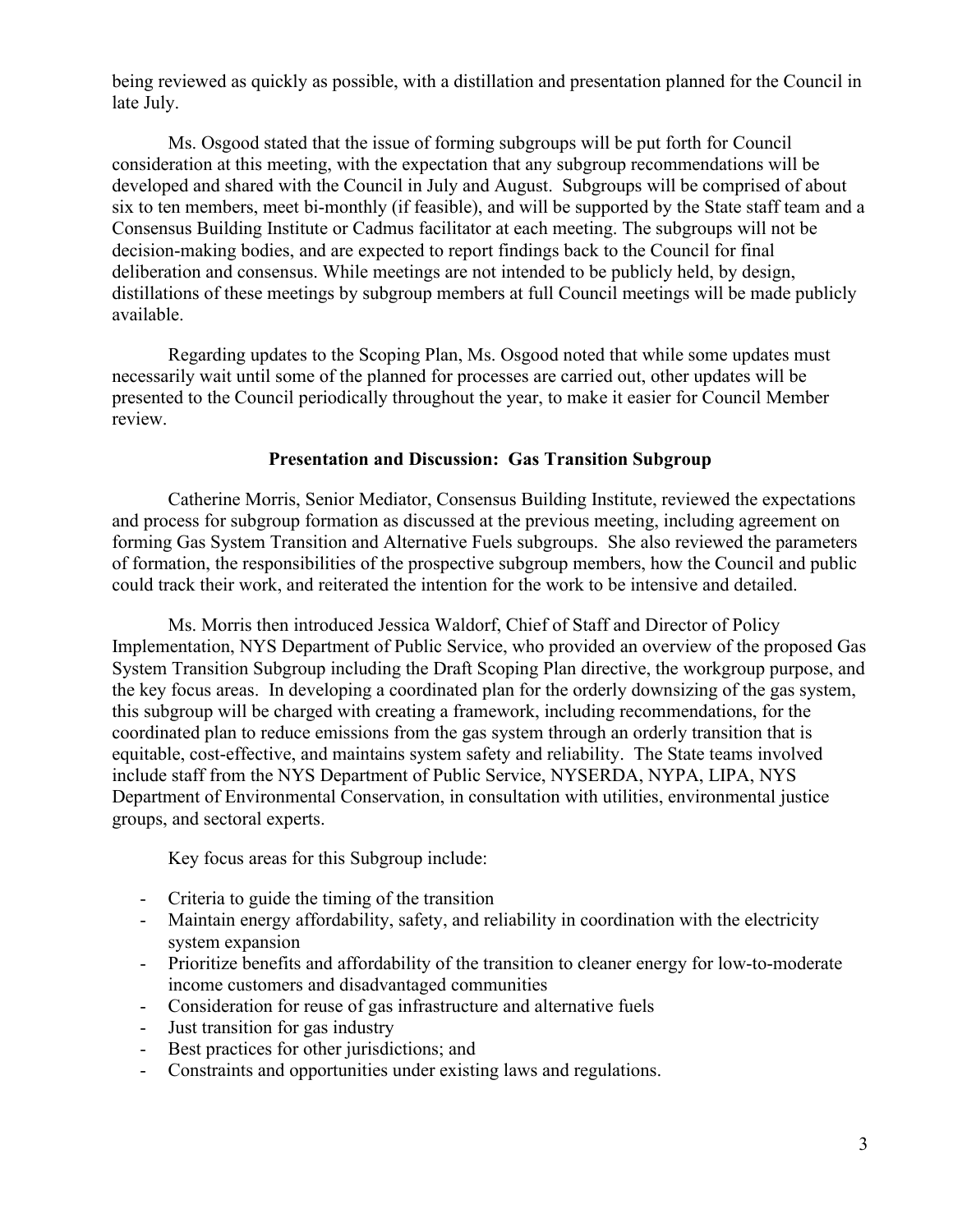In response to an inquiry by Dennis Elsenbeck as to the actual make-up of the subgroup, Ms. Morris responded that any Council Member is free to volunteer, and the volunteers are free to seek input from any expert or group. It was stated that the aforementioned State entities are those reflected in the Draft Scoping Plan as the State entities tasked with developing the plan after the framework is scoped out by the Council, and there is a suggestion to engage the Utility Consultation Group to receive their input and expertise.

In response to inquiries by Raya Salter, Ms. Waldorf clarified that the directive of the subgroup is to develop the framework by which State entities will develop and then implement their respective plans following the adoption of the final Scoping Plan. Regarding the re-use of gas infrastructure and alternative fuels, this represents a specific question that was raised as a point of discussion by Council Members in previous meetings to discuss what role these fuels might have in the transition. Coordination is expected between the two subgroups to ensure alignment on overlapping subject matters.

Ms. Morris addressed an inquiry by Raya Salter regarding the issue of engaging non-public subgroup meetings by stating the intention was two-fold: to keep the meetings small and manageable so as to encourage them to be procedurally nimble and flexible without running afoul of public meeting requirements; and to allow for frequent meetings to increase the capacity of the subgroups to delve deeply into the topics. Ms. Osgood added that subgroup report-outs are planned for Council meetings, which are available to the public, as well as the intention to publish meeting summaries. It was noted that the non-public atmosphere of the meeting will allow for a more candid conversation between subgroup members to further develop the topics, which will not result in any final recommendations. Ms. Salter expressed her position that the meetings be held publicly for transparency, and that while it is appropriate for special interest groups or experts to present to the subgroups on particular issues, it would be inappropriate for them to become subgroup members.

Ms. Waldorf presented an overview of natural gas industry regulation in the State, noting that the Federal Energy Regulatory Commission (FERC), rather than New York State, has jurisdiction over interstate pipelines, and thus the permitting. Certain projects may also need approval from NYS Department of Environmental Conservation for approval of air and water permits. The Pipeline and Hazardous Materials Safety Administration (PHMSA) under federal Department of Transportation has jurisdiction over all pipeline safety, with delegated authority for intrastate pipelines. There are eleven major local distribution companies and seven small private or municipal systems in the State and the NYS Public Service Commission does not have any rulemaking authority over delivered fuels, such as propane. There are 49,800 miles of mains and 39,900 miles of service lines serving 4.95 million total customers, 4.5 million of whom are residential. The current system is over 99% reliable, however when gas service is disrupted, it is extremely costly to terminate and reinstate service, as each valve at each location must be manually switched and checked for safety.

Ms. Waldorf stated the gas lines carry three times as much energy during a peak winter day as the electrical grid on a peak summer day, which will likely present challenges on the electric grid as the transition occurs. Gas transmission from extraction to its area of use is quick, safe, reliable, and includes storage close to use points for ease of access and quick responses during peak demand. Both gaseous and liquid natural gas (LNG) are distributed and stored in the State and is regulated by the NYS Public Service Commission. Compressed Natural Gas (CNG), methane stored at a high pressure, can be used in place of pipeline methane during peak demand. While convenient, it is more risk-intensive due to its high-pressure storage.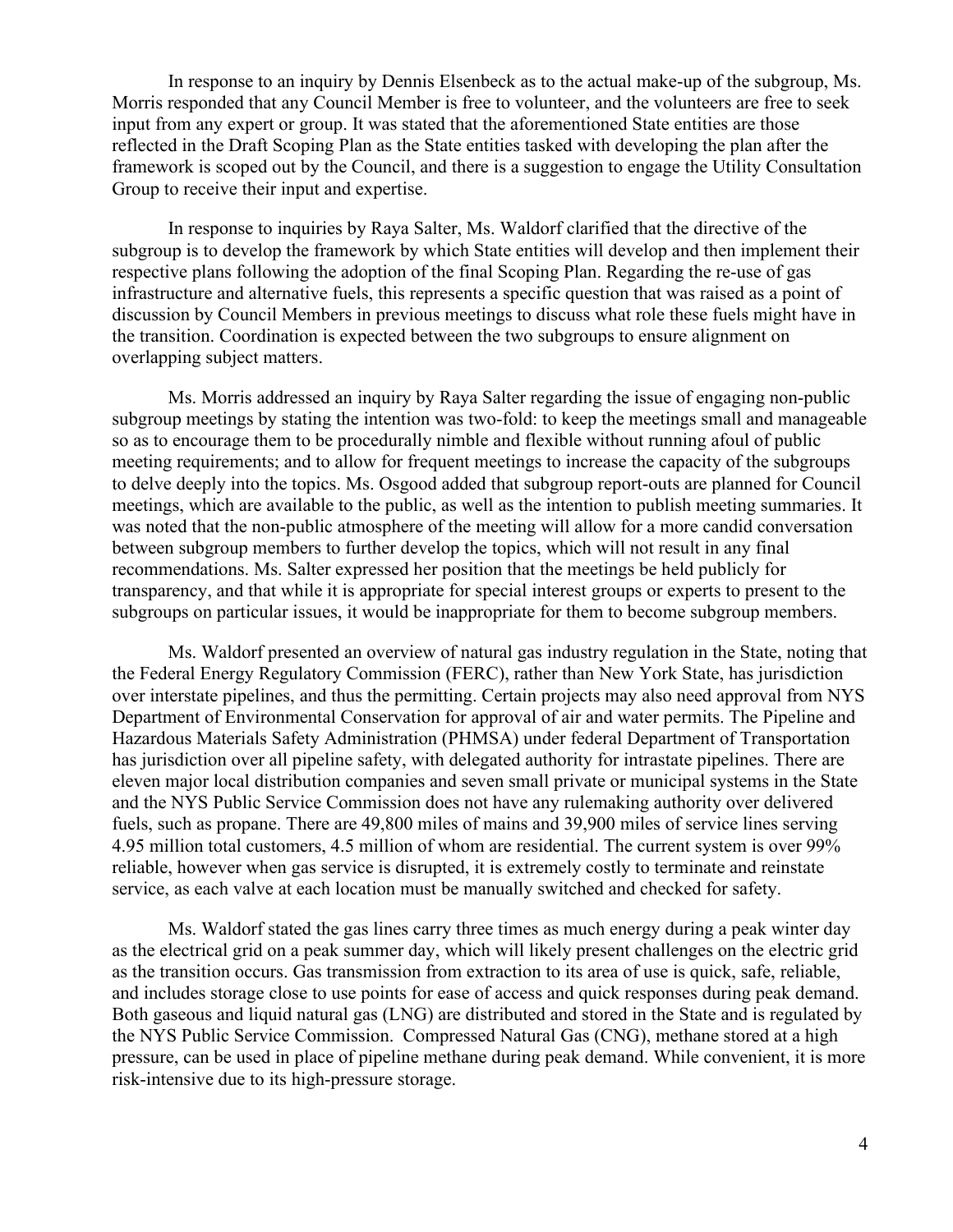Ms. Waldorf stated that the NYS Department of Public Service plays a similar role for gas supply management and procurement, as the New York State Independent Operator does for electricity, monitoring local delivery company operations and stressing the importance of accurate future demand projections. As included in the Draft Scoping Plan, the NYS Public Service Commission has a gas planning proceeding that is the regulatory vehicle for gas utilities to plan for a transition from carbon intensive fuels, incorporate elements of the Climate Act, and implement the recommendations of the Council.

Ms. Morris invited Council Members to ask questions, which would be collected, with answers provided at the next Council meeting for the sake of time efficiency. Raya Salter requested that the issues of how equipment may be subject to increased climate risk and environmental justice be discussed.

In response to an inquiry by Peter Iwanowicz regarding why Climate Act, Section 7 was not specifically addressed during the presentation, Ms. Waldorf responded that the presentation focus was on regulations, rather than legislation, but confirmed that Section 7 does influence the NYS Public Service Commission decision-making process for any infrastructure investments when it considers rate cases.

Dennis Elsenbeck expressed his interest in participating in this subgroup and stated his belief that utilities should be active members of it, to which Ms. Waldorf suggested that there will be many avenues to engage outside partners as the work scope firms up.

#### **Presentation and Discussion: Alternative Fuels Subgroup**

John Williams, Vice President, Policy and Regulatory Affairs, NYSERDA, presented the Alternative Fuels Subgroup framework, stating that it will develop guidelines for the Council to consider on the use of fuels such as hydrogen, renewable natural gas, and other biofuels to meet Climate Act emission limits and environmental justice requirements. As alternative fuels are likely to play a key role in decarbonization, a focus on supply, maximizing emissions reduction, and limiting application to hard-to-electrify applications will be critical. Mr. Williams also described the bioenergy analysis framework. With regard to accounting methodology, it was pointed out that a renewable fuel can only avoid 20-40% of a fossil fuel's emissions because it only avoids the upstream emissions associated with that fuel.

Key focus areas identified for this Subgroup include:

- Limited and strategic uses
- Addressing hard to electrify end uses aviation, freight, industry
- Avoiding extending reliance on fossil fuel infrastructure
- On-site cogeneration or local use applications
- Sustainable use of waste-based feedstocks
- RD&D for promising technologies and end-use applications; and
- Avoiding disproportionate impacts on disadvantaged communities.

Carl Mas, Director, Energy and Environmental Analysis, NYSERDA, discussed the Integration Analysis findings for alternative fuels use. Integration Analysis Scenario 2 employs a strategic use of low carbon fuels and would see an increase in the use of renewable distillate, renewable natural gas, and hydrogen by 2030, shifting to majority renewable jet fuel and hydrogen by 2050. Scenario 3 is an accelerated transition away from combustion, and would see minimal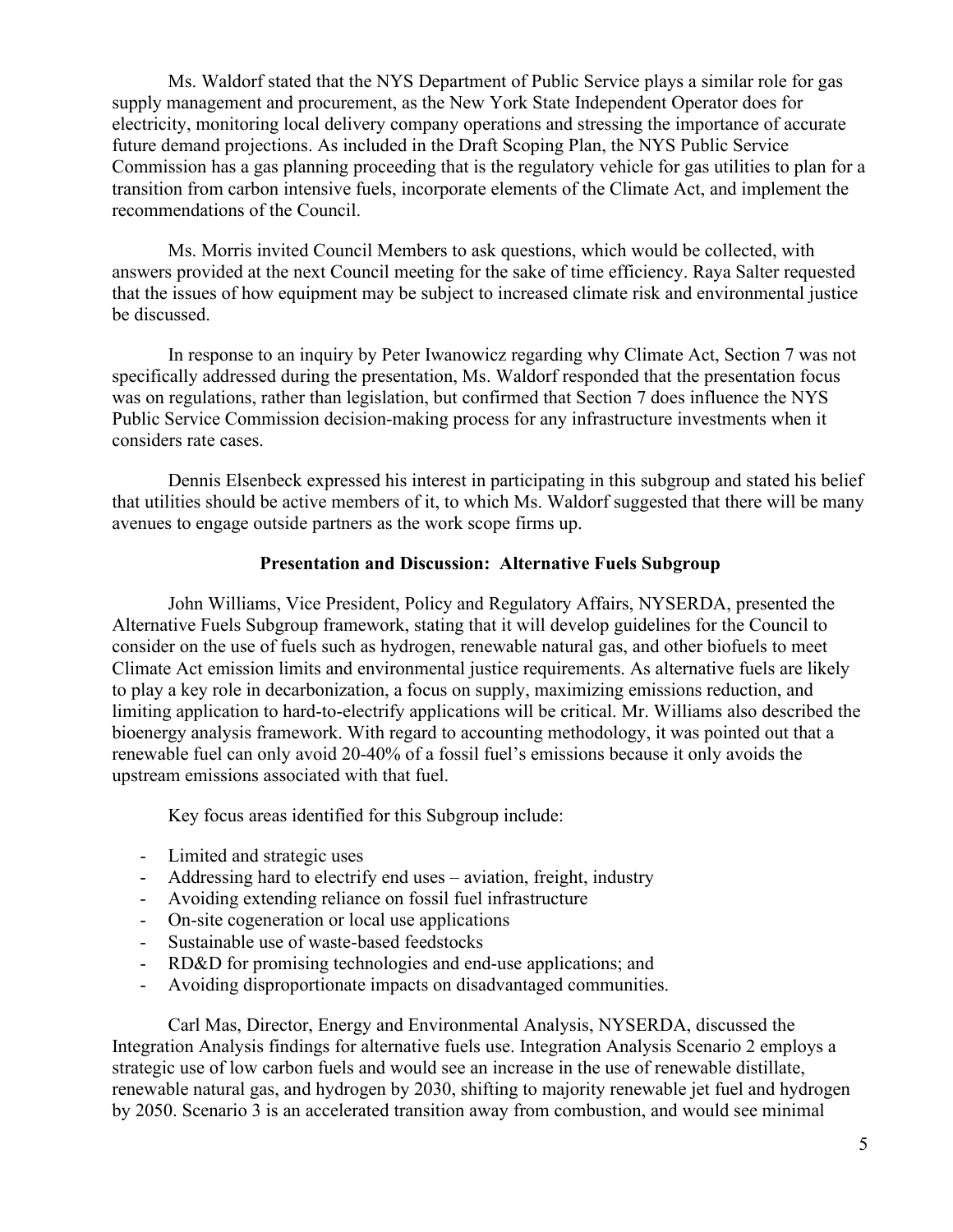investment in alternative fuels as electrification takes priority. Scenario 4 is a hybrid of the two other scenarios with a goal of beyond 85% reduction in emissions, with moderate renewable fuel use by 2030, shifting to approximately 50% hydrogen use by 2050.

Mr. Mas highlighted themes from some of the sectors, as they are discussed in the Draft Scoping Plan. Alternative fuels use in buildings across each scenario would result in primarily renewable natural gas and renewable distillate usage by 2030, with significantly higher percentages present in Scenario 2. In each scenario, use of alternative fuels is quite similar by 2050 due to increased electrification. Mr. Mas stated that the industrial sector, on the other hand, would see a lower use of renewable fuels in 2030 across scenarios, but high use of hydrogen by 2050. Transportation would vary widely depending on the scenario, as each scenario includes variations in investment in alternative fuels. Overall, the Integration Analysis shows a need for alternative fuels across all scenarios, even with the aggressive electrification modeled in the scenarios. Without alternative fuels, greater levels combustion of fossil fuels would occur in 2050 to meet final energy needs. There are different degrees to which acceleration of away from them or with them can occur, so the main focus should be on where prioritization should be and what the policy drivers should be for the needed innovation.

Dr. Bob Howarth expressed his concern with the notion that biofuels do not have upstream emissions, given a recent publication from the National Academy of Sciences which states that some biofuels can have more upstream emissions than fossil fuels. Mr. Williams clarified that his statement was not meant as a value statement, but rather a reflection of the accounting methodology presented within the Climate Act.

In response to an inquiry by Donna DeCarolis as to whether this subgroup would discuss the possibility of aligning New York's renewable natural gas standards with other states, such as California or Oregon, Mr. Williams responded that it would be an issue for the subgroup members to deliberate upon and form the course of discussion.

Raya Salter noted the presence of renewable natural gas discussions in both the subgroups and suggested coordination with the Gas Transition Subgroup to avoid duplication.

Peter Iwanowicz cautioned against relying on the standards of other states, but rather setting a higher standard to encourage those states to meet the New York standard, given the fundamental differences in the laws of other jurisdictions.

#### **Presentation and Discussion: Update on Economy-wide Approaches**

Jared Snyder, Deputy Commissioner of Climate, Air, and Energy, NYS Department of Environmental Conservation, presented an update on economy-wide approaches, responding to a Council request for the application of identified criteria in the Scoping Plan to each potential economy-wide approach and consideration of the potential analyses. In doing so, he encouraged the Council to consider the policies of Carbon Pricing, Cap-and-Invest, and a Clean Energy Supply Standard, in the context of each of the criteria, in determining whether the Council believes a subgroup should be formed to weigh these options.

Vladimir Gutman-Britten, Assistant Director of Energy and Environmental Analysis, NYSERDA, presented further detail on the analyses that could be developed for the Council. The intention is to share the existing state of knowledge on the literature and experiences in other jurisdictions having adopted a price on carbon, including the challenges faced, and to commission a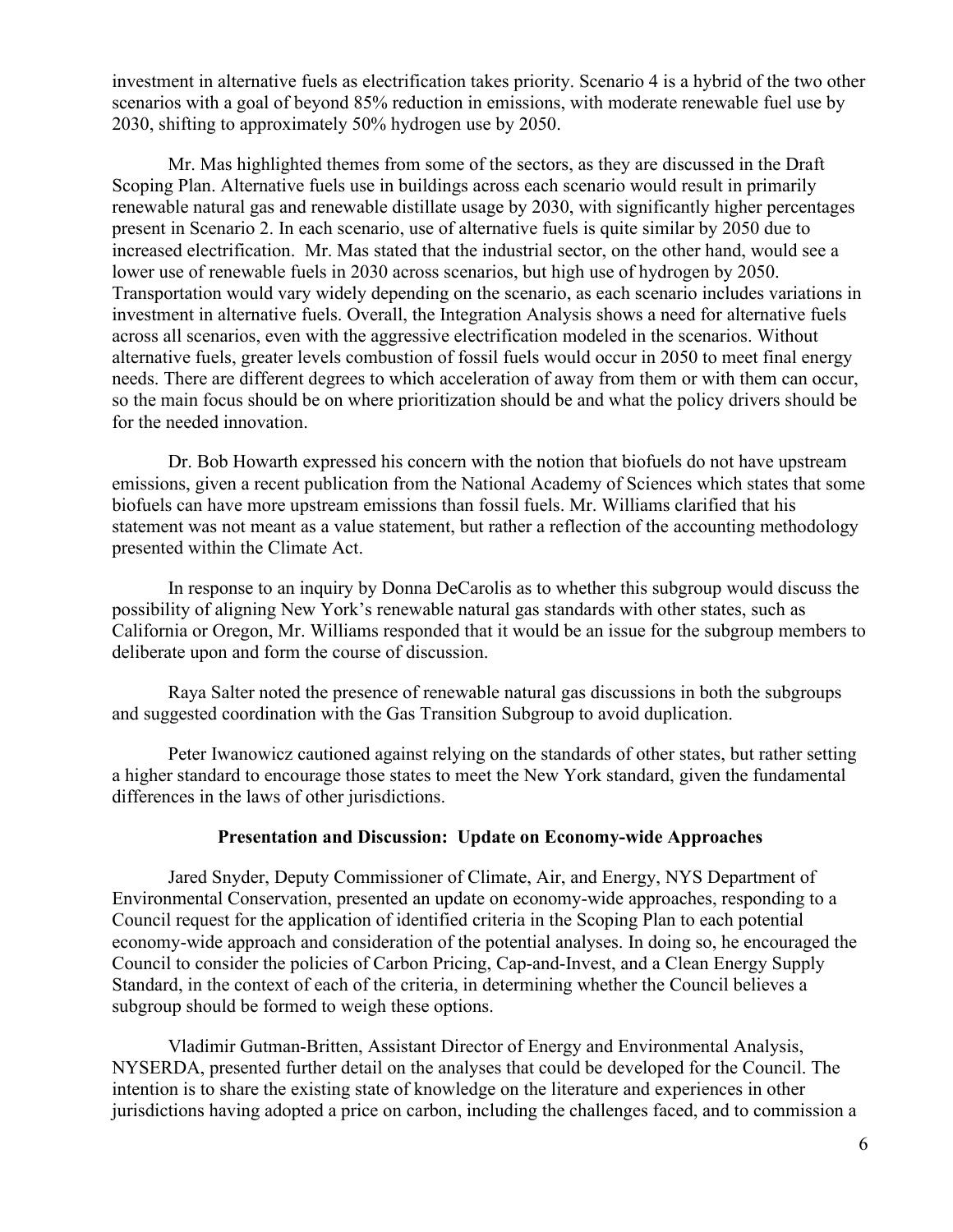new analysis to better understand the impact of a carbon price specifically on New York. The second effort is intended to evaluate the impacts of a fixed trajectory energy-only carbon tax system on the State and is designed, not as an endorsement of this approach, but because of limitations on modeling tools available during the Scoping Plan timeline and the value of the insights it might provide. Information would also be provided on the potential impact of a large-scale investment program, including the sense of scale and the amount of emissions reductions that such an effort might yield under different spending choices, and the impact it might have on specific clean energy solutions.

Mr. Snyder suggested some lines of inquiry the Council may want to consider, such as whether an economy-wide approach is needed to meet Climate Act limits, what policy goals should be prioritized or best achieve or balance the goals, and whether New York should prioritize a multistate approach. Ms. Morris suggested that the further examination of the presented matrix may provide a good strategy for prioritization if a subgroup is created for this topic.

Kevin Hansen, Senior Vice President and Head of Public Policy, Empire State Development, highlighted the impacts on businesses and workers and the issue of leakage and requested those issues continue to be top of mind. He believes that a subgroup may be able to move faster on the issues.

Dr. Paul Shepson stated he believed a subgroup should be formed in order to receive expertise and Donna DeCarolis agreed, given the complexity of the topic.

In response to concern expressed by Raya Salter over how the topic would be parsed, particularly with regard to issues of climate justice, Ms. Morris stressed that subgroups must make it very clear as to how they arrive at consensus decisions when presenting to the Council, and that subgroups will not have final decision-making authority.

With that, Ms. Morris concluded that it appeared that the Council prefers that an Economy-Wide Subgroup be formed.

Catherine Morris revisited the outstanding suggestion raised by Ms. Salter as to whether the subgroup meetings should be held in public. Ms. Morris reiterated that, regardless, the subgroup meetings would be summarized in written form and that summaries would be made available to the public online, as would the subgroup distillation presentations provided to the full Council at the monthly meetings. Given all of the trade-offs, in an informal show of hands as to whether Council Members were supportive of requiring every single subgroup meeting to be made public, approximately four members expressed support for the approach as suggested by Ms. Salter. Ms. Morris concluded that the majority of the Council Members in attendance were, therefore, leaning toward the opportunity to conduct the subgroup meetings outside of a public setting.

#### **Next Steps**

Sarah Osgood requested interested Council Members email her after the meeting to indicate their interest in volunteering for a subgroup. She also reminded Council Members that the Draft Disadvantaged Communities Criteria, released in March 2022, comment period is open through July 7, 2022. Additionally, the scheduled public hearings and education sessions will be advertised on the Climate Act website. The Draft Scoping Plan public comment period is open through June 10, 2022 and, to date, there are six public hearings remaining in the schedule. The next Council meeting is expected to be held in May.